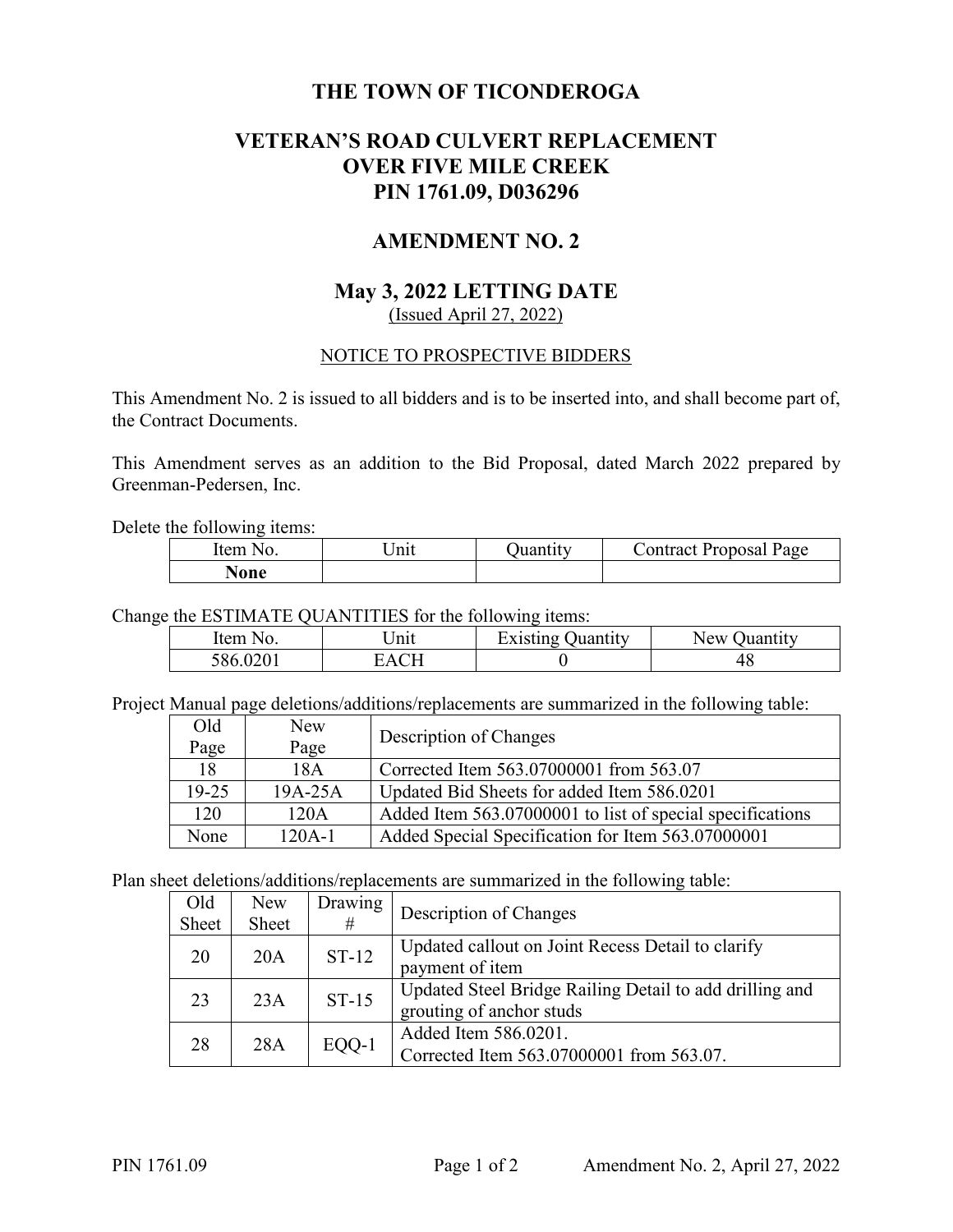Additional items addressed in this amendment:

ITEM #1:

Contractor Question: There is no longer a Centerline Keyway as the panels were saw cut at the joints. Do you have a grouting detail for this new joint?

**It is assumed that the contractor will chip away the existing grout and refill the existing keyway with new grout once the panels are set in place. Alternatively, if the existing shear keys are missing or damaged beyond repair as determined by the engineer, then the joint will be sealed per the Joint Recess Detail on sheet No. 20 of the contract plans. This work will be included in the unit price bid for Item 563.07000001.** 

### PLEASE BE GOVERNED ACCORDINGLY WHEN SUBMITTING BIDS

Please email the signed Amendment No. 2 to skern@gpinet.com at Greenman-Pedersen, Inc. and include a printed copy in your bid package as acknowledgement.

I hereby certify that Amendment No. 2 has been received and that the contents of said Amendment are reflected in the price bid for this contract.

 $\overline{a}$ Authorized Signature Date

Company Name:

Address: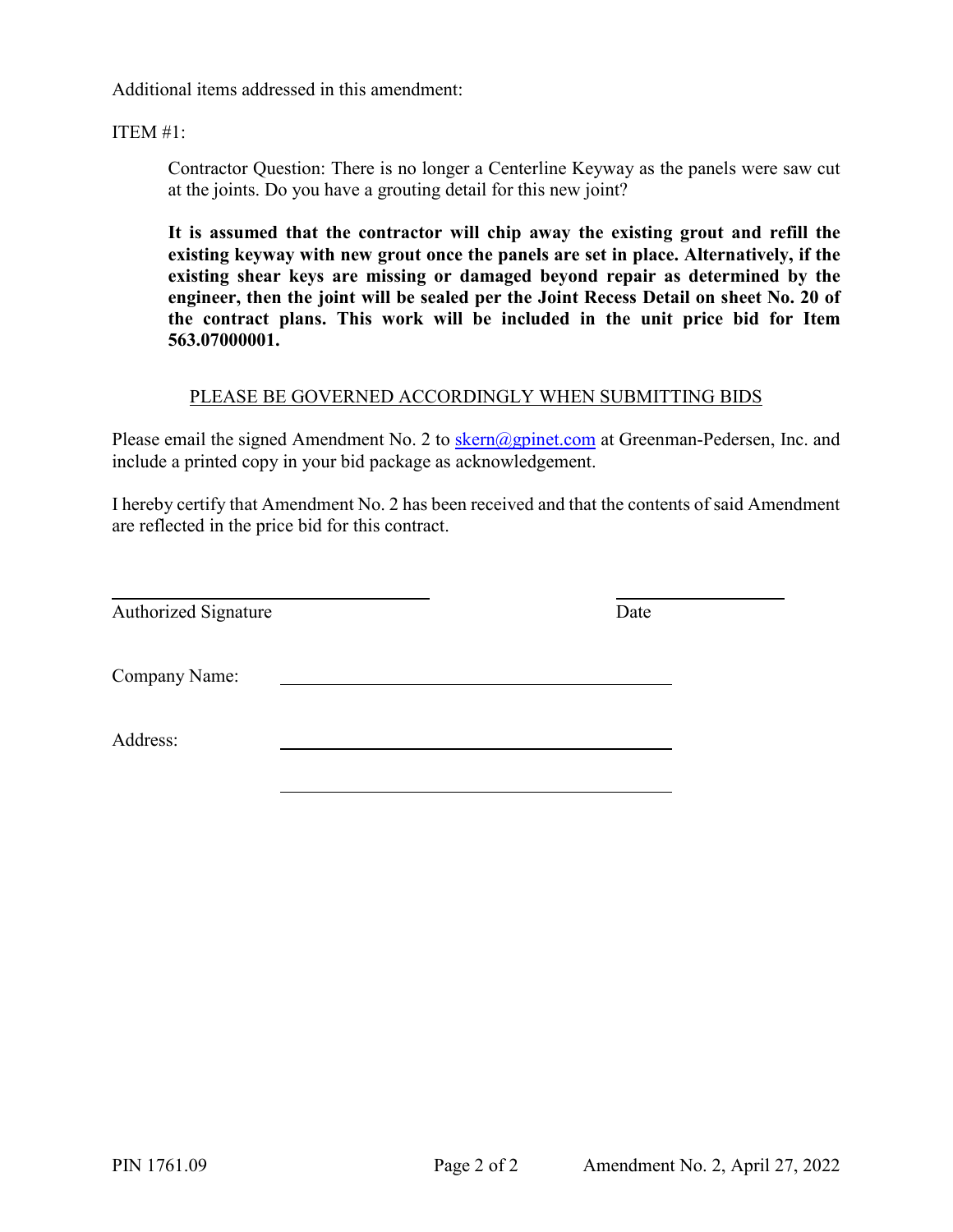**D036296, PIN 1761.09**

BROUGHT FORWARD \_\_\_\_\_\_\_\_\_\_\_\_\_\_\_\_\_\_\_\_\_\_\_\_

| <b>ITEM</b>            | <b>ESTIMATED</b> | <b>ITEM DESCRIPTION WITH</b>                      | <b>UNIT BID PRICE</b> |              | <b>AMOUNT BID</b> |              |
|------------------------|------------------|---------------------------------------------------|-----------------------|--------------|-------------------|--------------|
| <b>NUMBER</b>          | <b>QUANTITY</b>  | UNIT BID PRICE WRITTEN IN WORDS                   | <b>DOLLARS</b>        | <b>CENTS</b> | <b>DOLLARS</b>    | <b>CENTS</b> |
| 556.0202               | 6,600            | EPOXY-COATED BAR REINFORCEMENT FOR STRUCTURES     |                       |              |                   |              |
| 556.03<br>563.07000001 |                  | PER POUND                                         |                       |              |                   |              |
|                        |                  | <b>STUD SHEAR CONNECTORS FOR BRIDGES</b>          |                       |              |                   |              |
|                        | 66               |                                                   |                       |              |                   |              |
|                        |                  | <b>EACH</b>                                       |                       |              |                   |              |
|                        | $\overline{2}$   | INSTALLATION OF STORED PREFABRICATED BRIDGE UNITS |                       |              |                   |              |
|                        |                  | <b>EACH</b>                                       |                       |              |                   |              |
|                        |                  | STRUCTURAL STEEL, TYPE 1                          |                       |              |                   |              |
| 564.0501               | $\mathbf{1}$     |                                                   |                       |              |                   |              |
|                        |                  | <b>LUMP SUM</b>                                   |                       |              |                   |              |
| 564.2001001            | 3,000            | HOT-DIP GALVANIZING OF STRUCTURAL STEEL           |                       |              |                   |              |
|                        |                  | PER POUND                                         |                       |              |                   |              |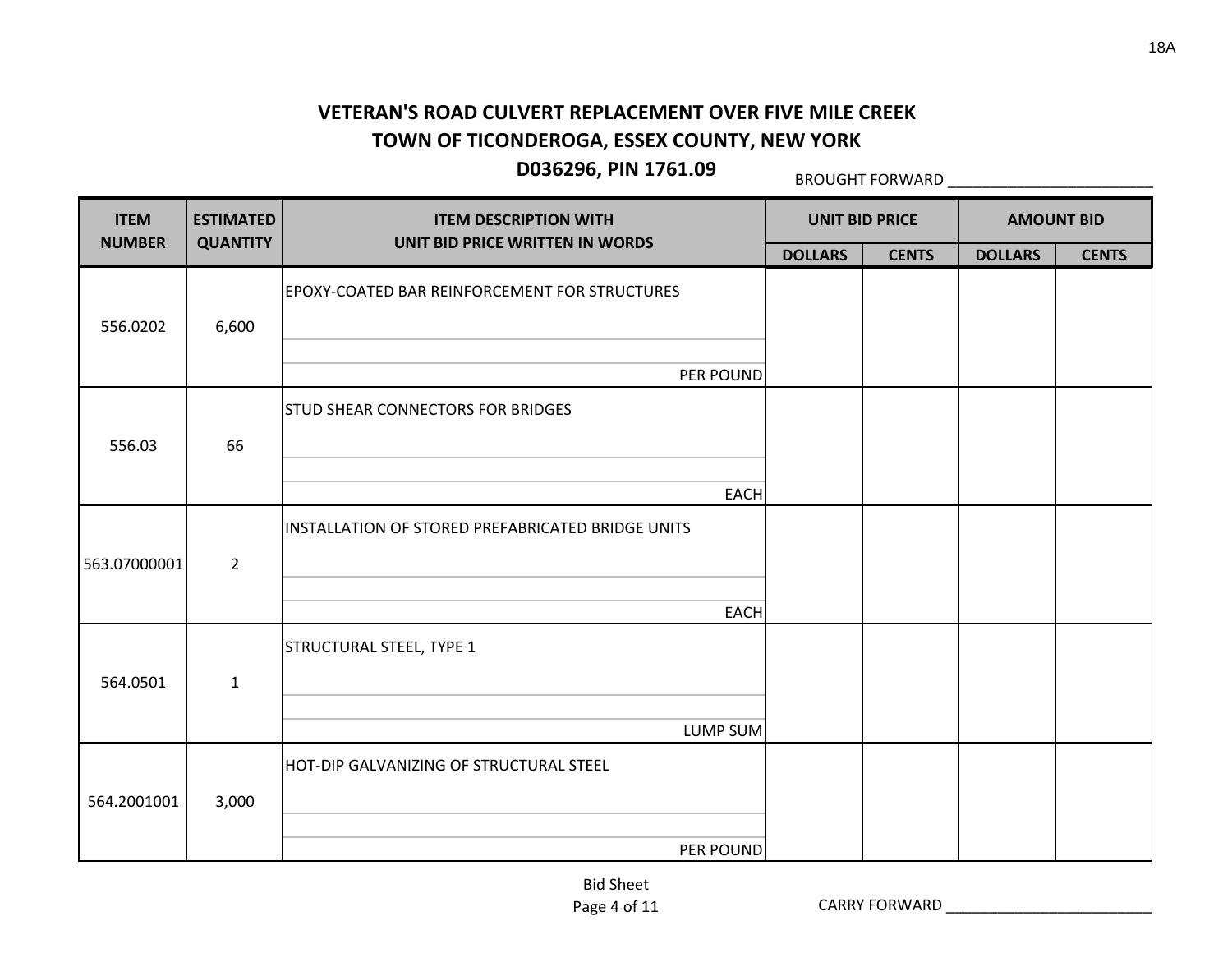**D036296, PIN 1761.09**

BROUGHT FORWARD \_\_\_\_\_\_\_\_\_\_\_\_\_\_\_\_\_\_\_\_\_\_\_\_

| <b>ITEM</b>   | <b>ESTIMATED</b> | <b>ITEM DESCRIPTION WITH</b>                                  |                | <b>UNIT BID PRICE</b> | <b>AMOUNT BID</b> |              |
|---------------|------------------|---------------------------------------------------------------|----------------|-----------------------|-------------------|--------------|
| <b>NUMBER</b> | <b>QUANTITY</b>  | UNIT BID PRICE WRITTEN IN WORDS                               | <b>DOLLARS</b> | <b>CENTS</b>          | <b>DOLLARS</b>    | <b>CENTS</b> |
| 568.50        | 111              | STEEL BRIDGE RAILING (TWO-RAIL)                               |                |                       |                   |              |
|               |                  | PER LINEAR FOOT                                               |                |                       |                   |              |
|               |                  | <b>TRANSITION BRIDGE RAILING</b>                              |                |                       |                   |              |
| 568.70        | 128              | PER LINEAR FOOT                                               |                |                       |                   |              |
|               |                  | THIN POLYMER (EPOXY) OVERLAYS FOR STRUCTURAL SLABS            |                |                       |                   |              |
| 584.50010018  | 1,092            | PER SQUARE FOOT                                               |                |                       |                   |              |
|               |                  | DRILLING AND GROUTING BOLTS OR REINFORCING BARS               |                |                       |                   |              |
| 586.0201      | 48               |                                                               |                |                       |                   |              |
|               |                  | <b>EACH</b><br>FIELD DRILL HOLES IN EXISTING STRUCTURAL STEEL |                |                       |                   |              |
| 586.10        | 80               |                                                               |                |                       |                   |              |
|               |                  | <b>EACH</b>                                                   |                |                       |                   |              |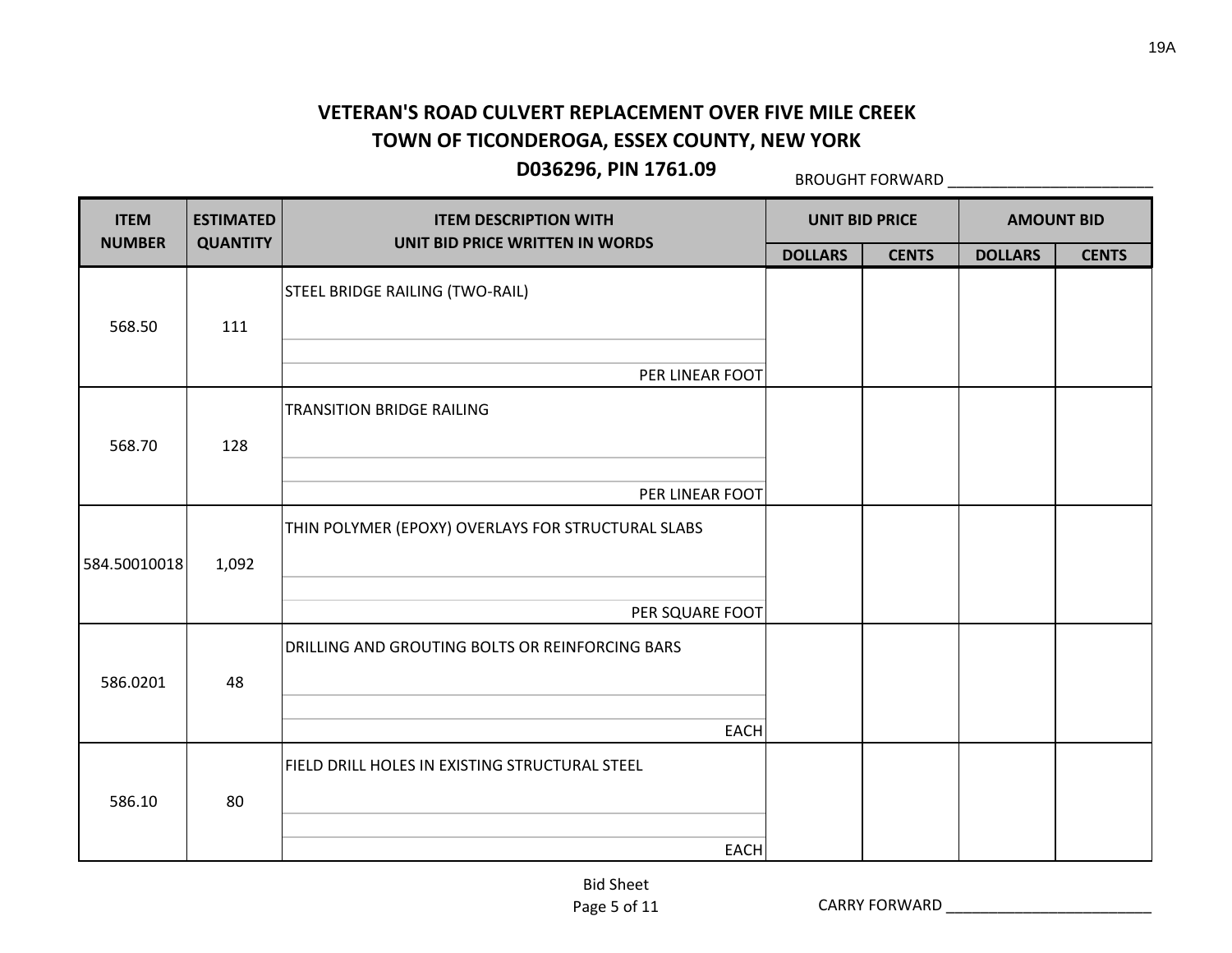**D036296, PIN 1761.09**

BROUGHT FORWARD \_\_\_\_\_\_\_\_\_\_\_\_\_\_\_\_\_\_\_\_\_\_\_\_

| <b>ITEM</b>   | <b>ESTIMATED</b> | <b>ITEM DESCRIPTION WITH</b>                        | <b>UNIT BID PRICE</b> |              |                | <b>AMOUNT BID</b> |
|---------------|------------------|-----------------------------------------------------|-----------------------|--------------|----------------|-------------------|
| <b>NUMBER</b> | <b>QUANTITY</b>  | UNIT BID PRICE WRITTEN IN WORDS                     | <b>DOLLARS</b>        | <b>CENTS</b> | <b>DOLLARS</b> | <b>CENTS</b>      |
| 606.10        | 24               | <b>BOX BEAM GUIDE RAILING</b>                       |                       |              |                |                   |
|               |                  | PER LINEAR FOOT                                     |                       |              |                |                   |
|               |                  | BOX BEAM GUIDE RAILING (SHOP BENT OR SHOP MITERED)  |                       |              |                |                   |
| 606.100002    | 60               |                                                     |                       |              |                |                   |
|               |                  | PER LINEAR FOOT                                     |                       |              |                |                   |
| 606.120101    | $\mathbf{1}$     | <b>BOX BEAM END PIECE</b>                           |                       |              |                |                   |
|               |                  | <b>EACH</b>                                         |                       |              |                |                   |
| 606.120201    | 3                | <b>BOX BEAM GUIDE RAILING END ASSEMBLY TYPE IIA</b> |                       |              |                |                   |
|               |                  | <b>EACH</b>                                         |                       |              |                |                   |
| 606.73        | 355              | REMOVING AND DISPOSING BOX BEAM GUIDE RAILING       |                       |              |                |                   |
|               |                  | PER LINEAR FOOT                                     |                       |              |                |                   |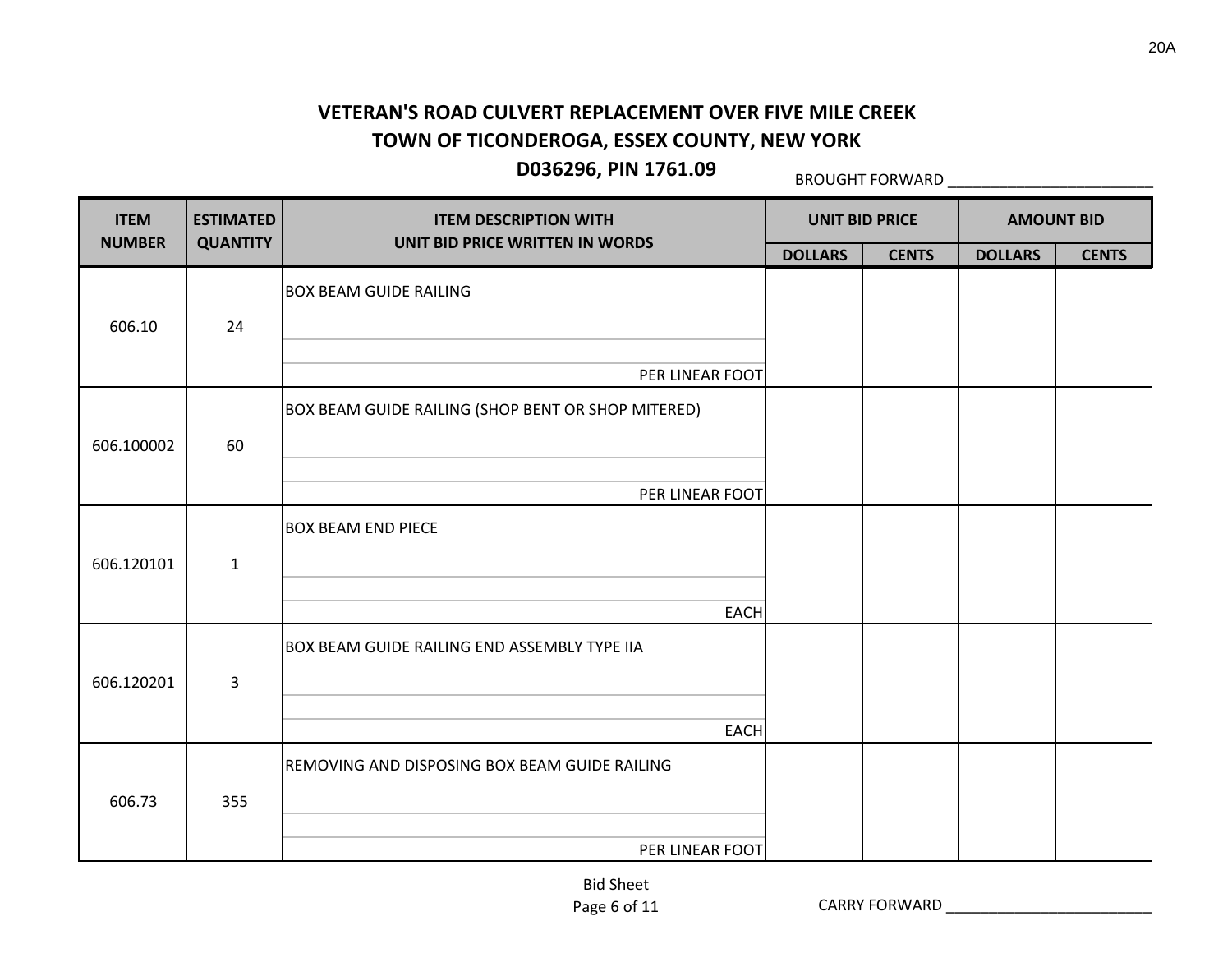**D036296, PIN 1761.09**

BROUGHT FORWARD \_\_\_\_\_\_\_\_\_\_\_\_\_\_\_\_\_\_\_\_\_\_\_\_

| <b>ITEM</b>   | <b>ESTIMATED</b> | <b>ITEM DESCRIPTION WITH</b>                                    | <b>UNIT BID PRICE</b> |              |                | <b>AMOUNT BID</b> |
|---------------|------------------|-----------------------------------------------------------------|-----------------------|--------------|----------------|-------------------|
| <b>NUMBER</b> | <b>QUANTITY</b>  | UNIT BID PRICE WRITTEN IN WORDS                                 | <b>DOLLARS</b>        | <b>CENTS</b> | <b>DOLLARS</b> | <b>CENTS</b>      |
| 610.1402      | 10               | <b>TOPSOIL-ROADSIDE</b>                                         |                       |              |                |                   |
|               |                  | PER CUBIC YARD                                                  |                       |              |                |                   |
|               |                  | TURF ESTABLISHMENT - ROADSIDE                                   |                       |              |                |                   |
| 610.1601      | 45               |                                                                 |                       |              |                |                   |
|               |                  | PER SQUARE YARD                                                 |                       |              |                |                   |
| 619.01        | $\mathbf{1}$     | <b>BASIC WORK ZONE TRAFFIC CONTROL</b>                          |                       |              |                |                   |
|               |                  | LUMP SUM                                                        |                       |              |                |                   |
| 619.1713      | 700              | TEMPORARY POSITIVE BARRIER - CATEGORY 3 (PINNING<br>PROHIBITED) |                       |              |                |                   |
|               |                  | PER LINEAR FOOT                                                 |                       |              |                |                   |
| 620.03        | 37               | <b>STONE FILLING (LIGHT)</b>                                    |                       |              |                |                   |
|               |                  | PER CUBIC YARD                                                  |                       |              |                |                   |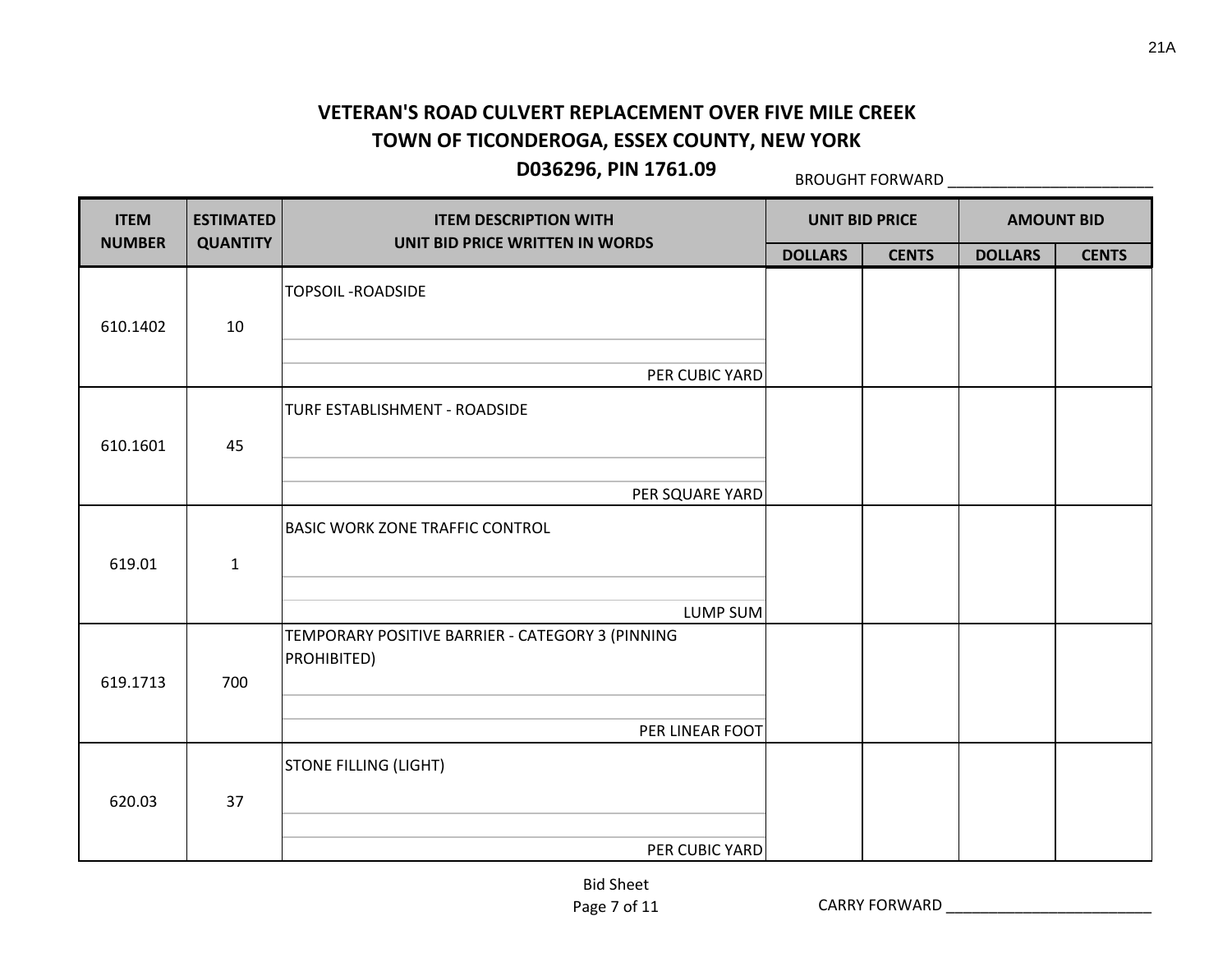**D036296, PIN 1761.09**

BROUGHT FORWARD \_\_\_\_\_\_\_\_\_\_\_\_\_\_\_\_\_\_\_\_\_\_\_\_

| <b>ITEM</b>                                                           | <b>ESTIMATED</b> | <b>ITEM DESCRIPTION WITH</b>            |                | <b>UNIT BID PRICE</b> |                | <b>AMOUNT BID</b> |
|-----------------------------------------------------------------------|------------------|-----------------------------------------|----------------|-----------------------|----------------|-------------------|
|                                                                       | <b>QUANTITY</b>  | UNIT BID PRICE WRITTEN IN WORDS         | <b>DOLLARS</b> | <b>CENTS</b>          | <b>DOLLARS</b> | <b>CENTS</b>      |
|                                                                       |                  | <b>STONE FILLING (MEDIUM)</b>           |                |                       |                |                   |
|                                                                       | 70               |                                         |                |                       |                |                   |
| <b>NUMBER</b><br>620.04<br>625.01<br>627.50140008<br>637.11<br>637.34 |                  | PER CUBIC YARD                          |                |                       |                |                   |
|                                                                       |                  | <b>SURVEY OPERATIONS</b>                |                |                       |                |                   |
|                                                                       | $\mathbf{1}$     |                                         |                |                       |                |                   |
|                                                                       |                  | LUMP SUM                                |                |                       |                |                   |
|                                                                       |                  | <b>CUTTING PAVEMENT</b>                 |                |                       |                |                   |
|                                                                       | 100              |                                         |                |                       |                |                   |
|                                                                       |                  | PER LINEAR FOOT                         |                |                       | 1,000          |                   |
|                                                                       |                  | <b>ENGINEER'S FIELD OFFICE - TYPE 1</b> |                |                       |                |                   |
|                                                                       | 3                |                                         |                |                       |                |                   |
|                                                                       |                  | PER MONTH                               |                |                       |                |                   |
|                                                                       |                  | OFFICE TECHNOLOGY AND SUPPLIES          |                |                       |                |                   |
|                                                                       | 1,000            | <b>ONE DOLLAR AND ZERO CENTS</b>        | $\mathbf{1}$   | 00                    |                | 00                |
|                                                                       |                  | <b>DOLLARS AND/OR CENTS</b>             |                |                       |                |                   |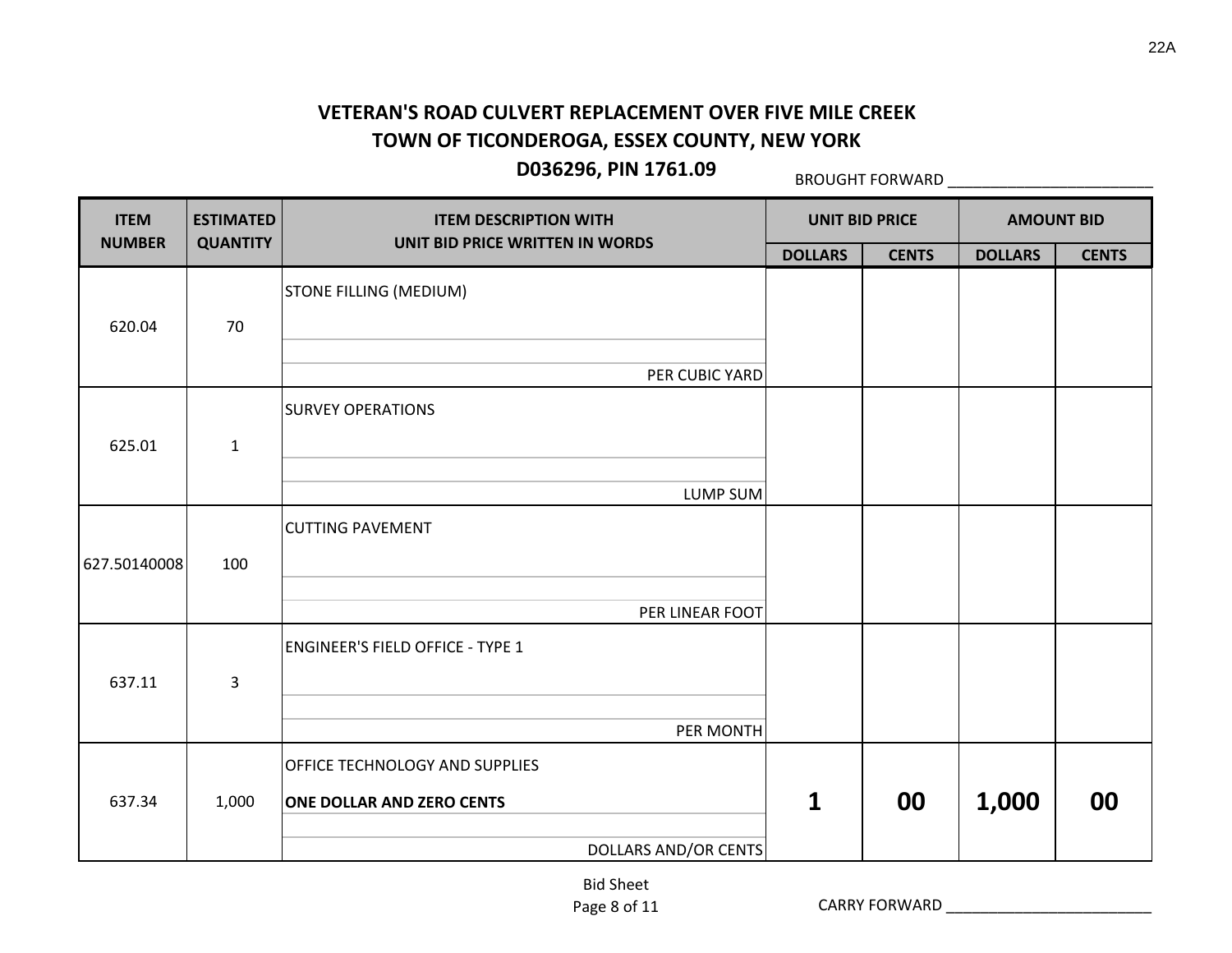BROUGHT FORWARD \_\_\_\_\_\_\_\_\_\_\_\_\_\_\_\_\_\_\_\_\_\_\_\_

| <b>ITEM</b>   | <b>ESTIMATED</b> | <b>ITEM DESCRIPTION WITH</b>           |                | <b>UNIT BID PRICE</b> |                | <b>AMOUNT BID</b> |
|---------------|------------------|----------------------------------------|----------------|-----------------------|----------------|-------------------|
| <b>NUMBER</b> | <b>QUANTITY</b>  | UNIT BID PRICE WRITTEN IN WORDS        | <b>DOLLARS</b> | <b>CENTS</b>          | <b>DOLLARS</b> | <b>CENTS</b>      |
|               |                  | LARGE SNOWPLOWING DELINEATOR           |                |                       |                |                   |
| 646.23        | 12               |                                        |                |                       |                |                   |
|               |                  |                                        |                |                       |                |                   |
|               |                  | <b>EACH</b>                            |                |                       |                |                   |
|               |                  | STEEL POST, 2.0 LB/FT                  |                |                       |                |                   |
| 646.32        | 8                |                                        |                |                       |                |                   |
|               |                  |                                        |                |                       |                |                   |
|               |                  | <b>EACH</b>                            |                |                       |                |                   |
|               |                  | PLASTIC WATER PIPE, 8"                 |                |                       |                |                   |
| 663.0408      | 25               |                                        |                |                       |                |                   |
|               |                  |                                        |                |                       |                |                   |
|               |                  | PER LINEAR FOOT                        |                |                       |                |                   |
|               |                  | BRIDGE MOUNTED WATER PIPE, 8"          |                |                       |                |                   |
| 663.0508      | 60               |                                        |                |                       |                |                   |
|               |                  |                                        |                |                       |                |                   |
|               |                  | PER LINEAR FOOT                        |                |                       |                |                   |
|               |                  | <b>BOLTED SLEEVE TYPE COUPLING, 8"</b> |                |                       |                |                   |
| 663.1808      | $\overline{2}$   |                                        |                |                       |                |                   |
|               |                  |                                        |                |                       |                |                   |
|               |                  | <b>EACH</b>                            |                |                       |                |                   |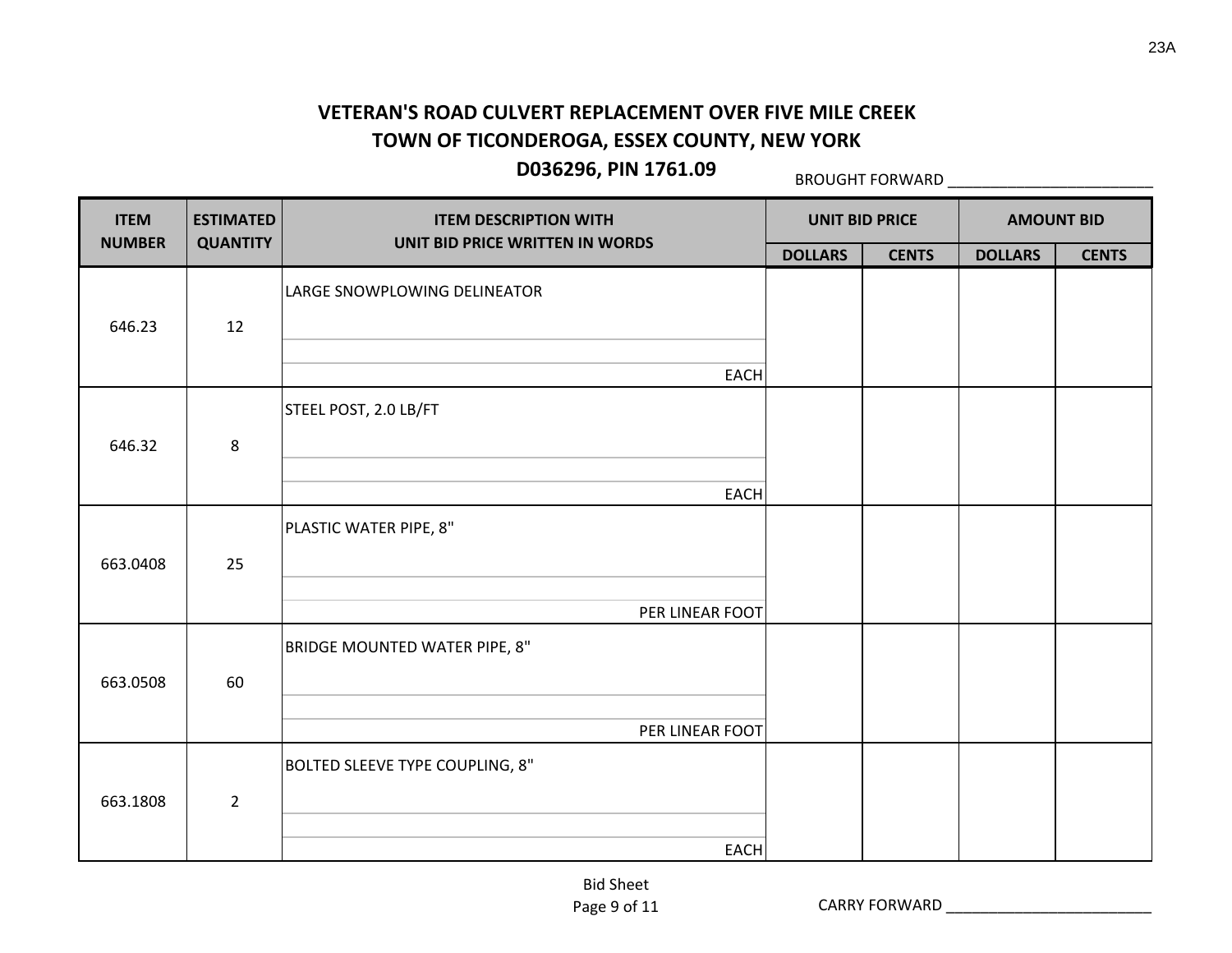**D036296, PIN 1761.09**

BROUGHT FORWARD \_\_\_\_\_\_\_\_\_\_\_\_\_\_\_\_\_\_\_\_\_\_\_\_

| <b>ITEM</b>   | <b>ESTIMATED</b> | <b>ITEM DESCRIPTION WITH</b>                                        |                | <b>UNIT BID PRICE</b> |                                    |              |
|---------------|------------------|---------------------------------------------------------------------|----------------|-----------------------|------------------------------------|--------------|
| <b>NUMBER</b> | <b>QUANTITY</b>  | UNIT BID PRICE WRITTEN IN WORDS                                     | <b>DOLLARS</b> | <b>CENTS</b>          | <b>DOLLARS</b>                     | <b>CENTS</b> |
| 663.240803    | 25               | INSULATION FOR BURIED WATER PIPE (8" WITH 3 IN THICK<br>INSULATION) |                |                       |                                    |              |
|               |                  | PER LINEAR FOOT                                                     |                |                       | <b>AMOUNT BID</b><br>24,000<br>100 |              |
| 663.29010407  | 125              | TEMPORARY WATER MAIN - 04 NPS                                       |                |                       |                                    |              |
|               |                  | PER LINEAR FOOT                                                     |                |                       |                                    |              |
| 663.4104      | 85               | REMOVE AND DISPOSE OF EXISTING WATER MAIN, 4"                       |                |                       |                                    |              |
|               |                  | PER LINEAR FOOT                                                     |                |                       |                                    |              |
| 697.03        | 24,000           | <b>FIELD CHANGE PAYMENT</b><br><b>ONE DOLLAR AND ZERO CENTS</b>     | 1              | 00                    |                                    | 00           |
|               |                  | <b>DOLLARS AND/OR CENTS</b>                                         |                |                       |                                    |              |
| 698.04        | 100              | <b>ASPHALT PRICE ADJUSTMENT</b><br><b>ONE DOLLAR AND ZERO CENTS</b> | 1              | 00                    |                                    | 00           |
|               |                  | <b>DOLLARS AND/OR CENTS</b>                                         |                |                       |                                    |              |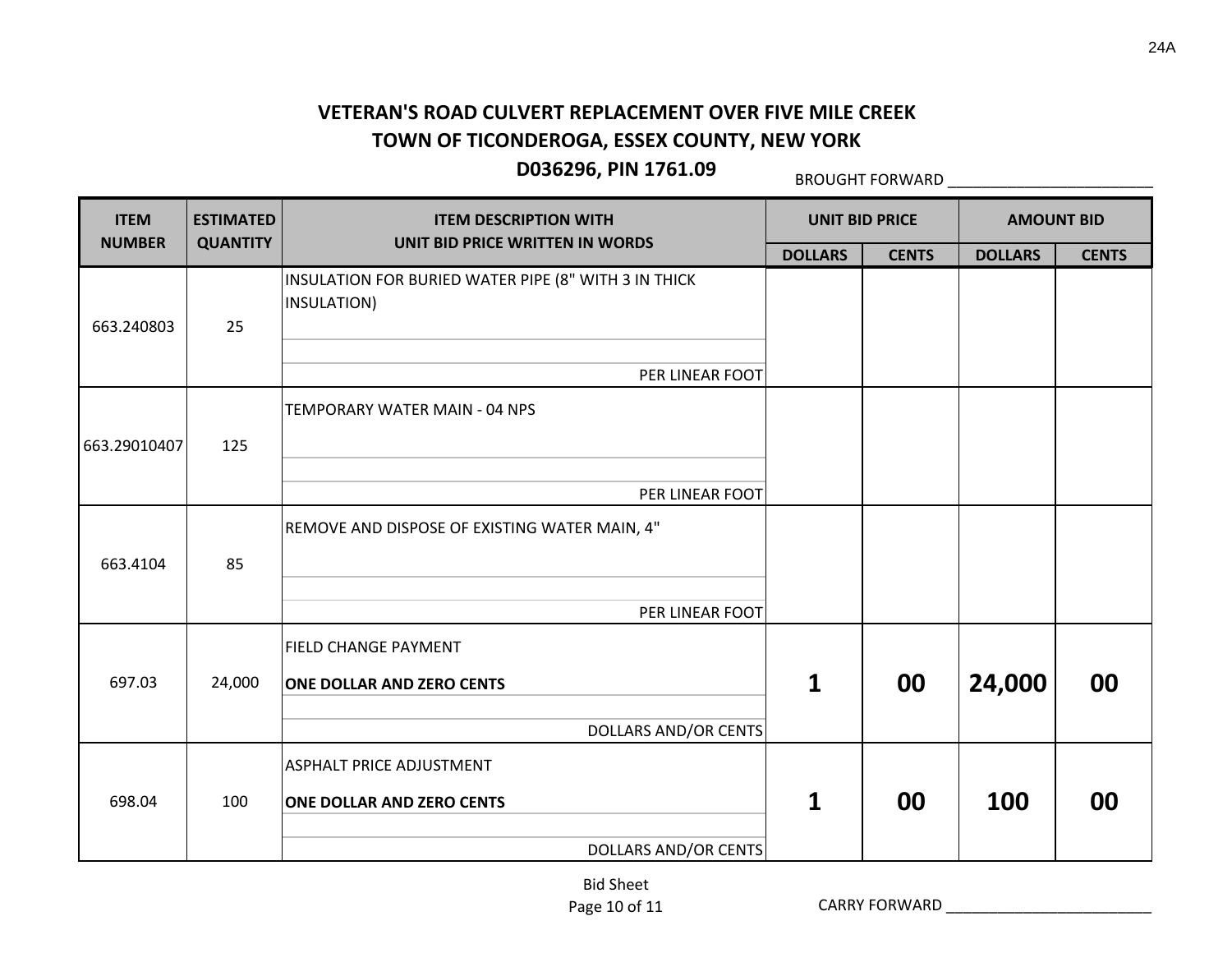## **D036296, PIN 1761.09**

BROUGHT FORWARD \_\_\_\_\_\_\_\_\_\_\_\_\_\_\_\_\_\_\_\_\_\_\_\_

| <b>ITEM</b>                                             | <b>ESTIMATED</b><br><b>QUANTITY</b> | <b>ITEM DESCRIPTION WITH</b>                                     | <b>UNIT BID PRICE</b> |              | <b>AMOUNT BID</b> |              |  |  |  |  |  |  |
|---------------------------------------------------------|-------------------------------------|------------------------------------------------------------------|-----------------------|--------------|-------------------|--------------|--|--|--|--|--|--|
| <b>NUMBER</b>                                           |                                     | UNIT BID PRICE WRITTEN IN WORDS                                  | <b>DOLLARS</b>        | <b>CENTS</b> | <b>DOLLARS</b>    | <b>CENTS</b> |  |  |  |  |  |  |
| 698.05                                                  | 100                                 | <b>FUEL PRICE ADJUSTMENT</b><br><b>ONE DOLLAR AND ZERO CENTS</b> | 1                     | 00           | <b>100</b>        | 00           |  |  |  |  |  |  |
|                                                         |                                     | DOLLARS AND/OR CENTS                                             |                       |              |                   |              |  |  |  |  |  |  |
| 699.040001                                              | $\mathbf{1}$                        | <b>MOBILIZATION</b><br>CANNOT EXCEED 4% - SEE SPECIFICATIONS     |                       |              |                   |              |  |  |  |  |  |  |
|                                                         |                                     |                                                                  |                       |              |                   |              |  |  |  |  |  |  |
| LUMP SUM<br><b>TOTAL OR GROSS SUM WRITTEN IN WORDS:</b> |                                     | Ś.                                                               |                       |              |                   |              |  |  |  |  |  |  |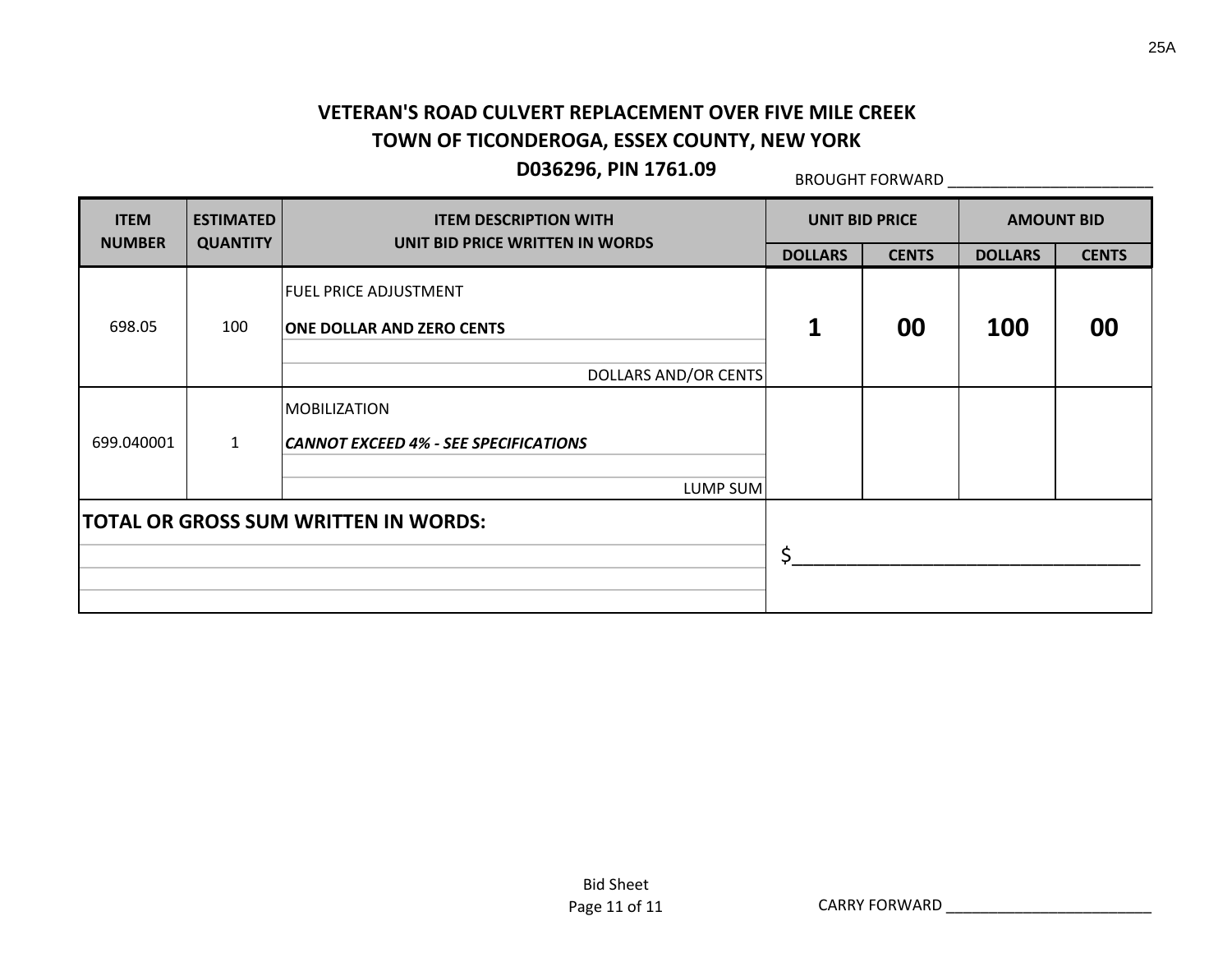# **SPECIAL SPECIFICATIONS: (P.I.N. 1761.09)**

The following items are special specifications:

| <b>Item</b>  | <b>Description</b>                                                 |
|--------------|--------------------------------------------------------------------|
| 563.07000001 | <b>INSTALLATION OF STORED PREFABRICATED</b><br><b>BRIDGE UNITS</b> |
| 584.50010018 | THIN POLYMER (EPOXY) OVERLAYS FOR<br>STRUCTURAL SLABS              |
| 627.50140008 | <b>CUTTING PAVEMENT</b>                                            |
| 663.29010407 | TEMPORARY WATER MAIN – 04 NPS                                      |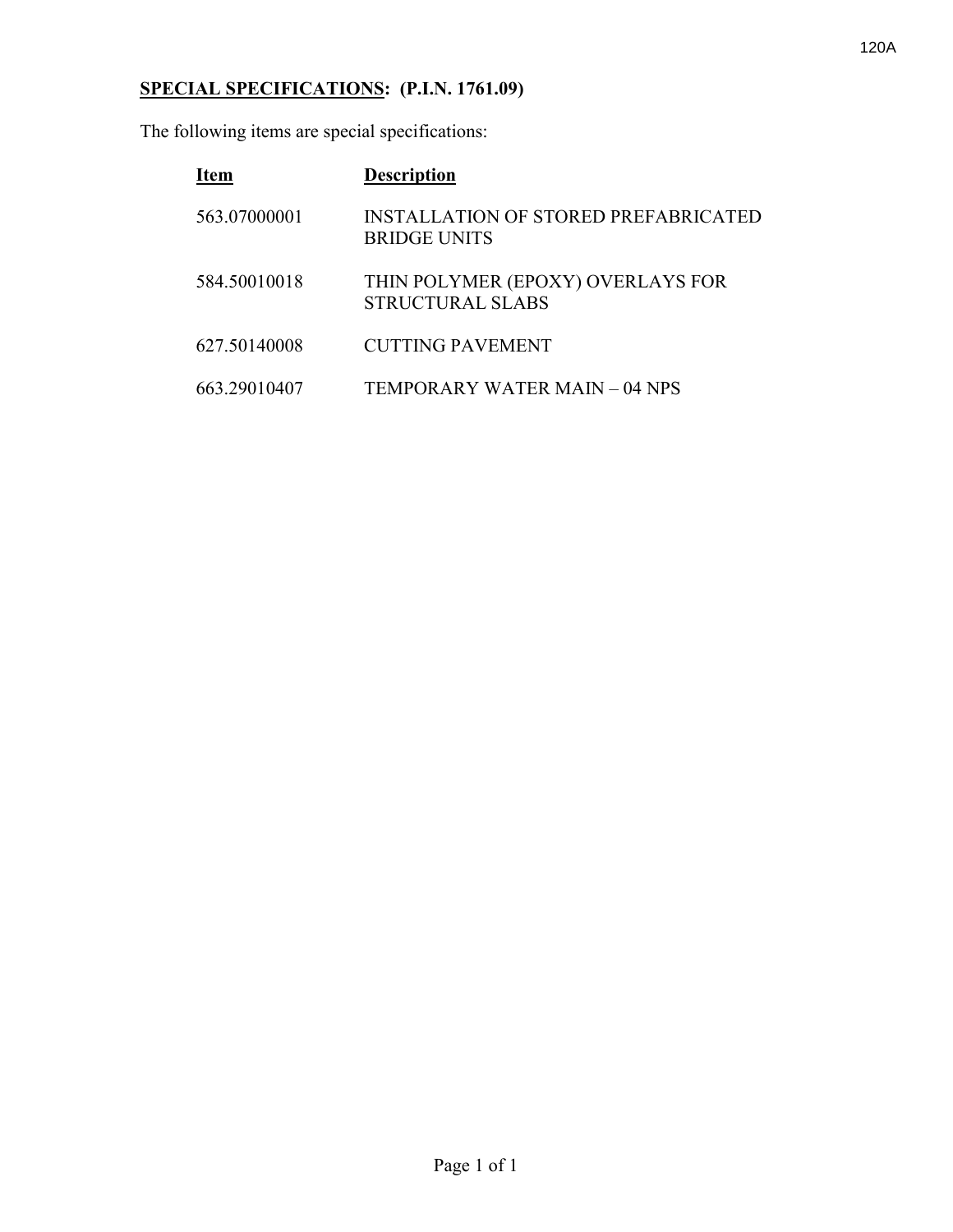120A-1<br>
ICMI 563.07000001 - INSTALLATION OF STORED PREFABRICATED BRIDGE<br>
DESCRIPTION<br>
The work shall consist of transporting and installing New York State Department of Transportation<br>
owned and stored prefabricated bridge

indicated in the contract documents.<br>
MATERIAL REOLIREMENTS<br>
None<br>
CONSTRUCTION DETAILS<br>
A. Drawings<br>
Fection drawings and calculations for loading the units at the storage area and erection of<br>
the units at the new site s (2) B. Department per the provisions of Section 2.6 ERECTION DRAWINGS of the PCCM.<br>
B. Delivery and installation<br>
Load stored prefabricated bridge units and transport to the site. Erect and install<br>
prefabricated bridge un

**METHOD OF MEASUREMENT**<br>
This work will be measured for payment as the number of units satisfactorily installed in<br>
accordance with the contract documents.<br> **BASIS OF PAYMENT**<br>
The unit price bid shall include the cost of **EASIS OF PAYMENT**<br>
The unit price bid shall include the cost of all labor, materials, and equipment necessary to<br>
complete the work, including transportation to and from the storage site and erection and<br>
installation of From the storage site and erection and installation of the modified bridge units at the new site.<br>
No payment will be made for repair work to the bridge units damaged due to the Contractor's<br>
operations.<br> **Payment will be** 

| Item No.     | Item                                              | Pay Unit |
|--------------|---------------------------------------------------|----------|
| 563.07000001 | Installation of Stored Prefabricated Bridge Units | Each     |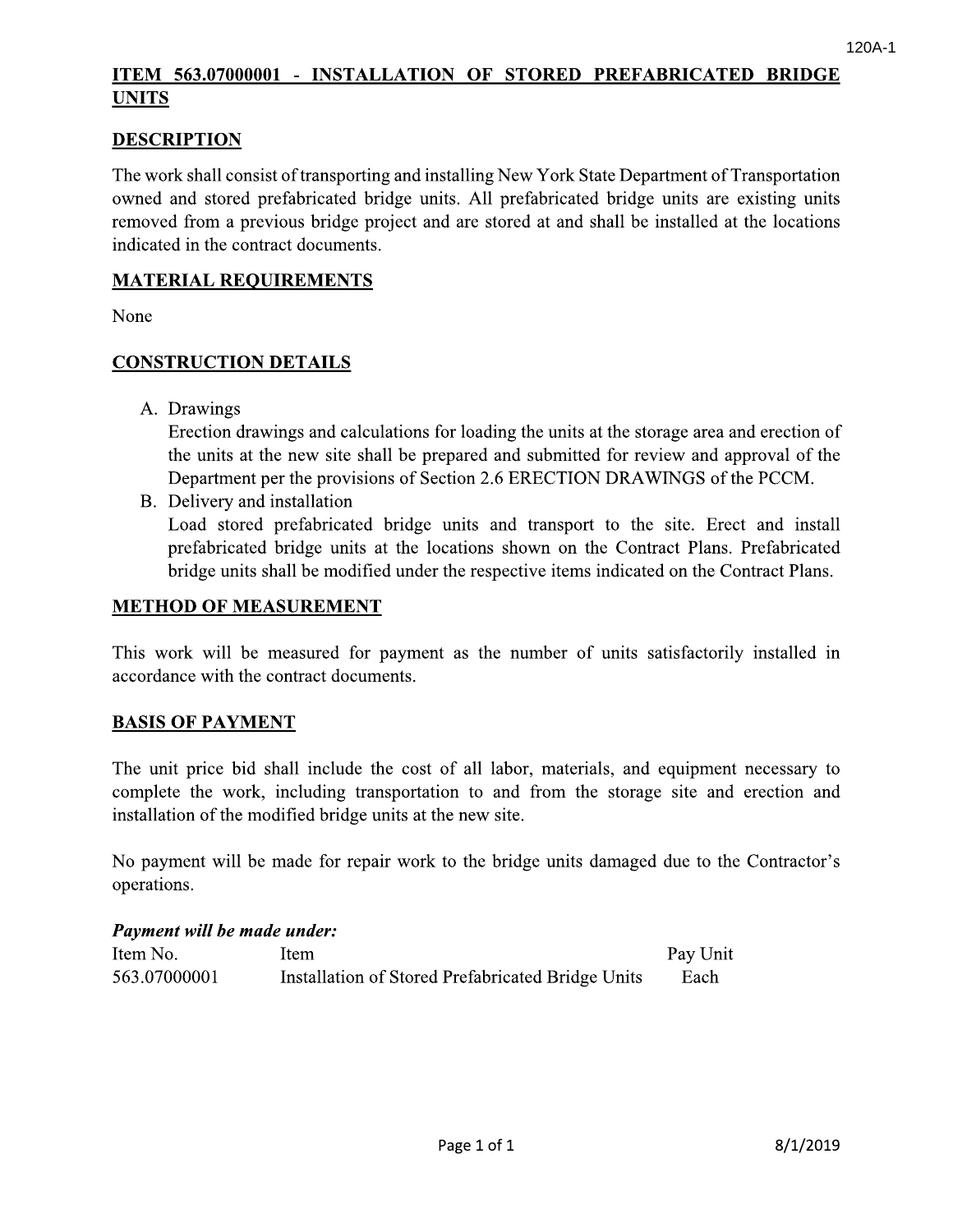



FILE NAME = File Name =<br>Date/Time =<br>USER = DATE/TIME =

\$FILEABBREV\$ \$FILEAB<br>\$DATE\$<br>\$NTUSEF \$NTUSER\$

| <b>ULVERTS:</b> | ALL DIMENSIONS IN ft UNLESS OTHERWISE NOTED                            | <b>CONTRACT NUMBER</b> |  |  |
|-----------------|------------------------------------------------------------------------|------------------------|--|--|
|                 |                                                                        | D036296                |  |  |
|                 | MISCELLANEOUS DETAILS                                                  | DRAWING NO. ST-12      |  |  |
|                 |                                                                        | SHEET NO. 20A          |  |  |
|                 | GREENMAN-PEDERSEN, INC.<br>TOWN OF TICONDEROGA<br>CONSULTING ENGINEERS |                        |  |  |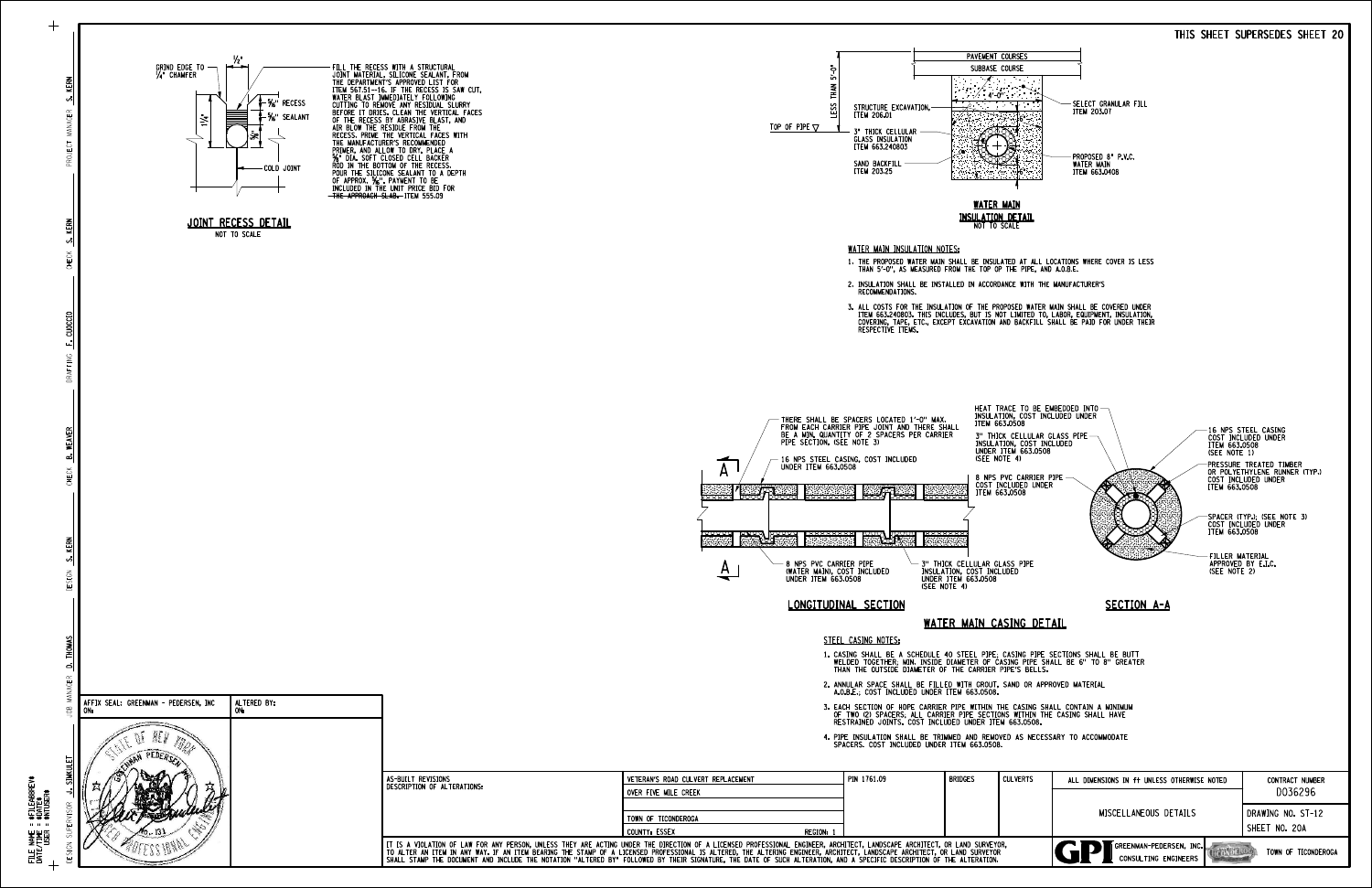TOPS OF THE TUBES TO BE FLUSH<br>WITH TOP OF POST (TYP.) · 8"x 6"x 1/4" GALVANIZED<br>BLOCKOUT TUBE 6" LONG (TYP.) 4"  $2\frac{1}{8}$  $1\frac{1}{4}$  $3^{15}\%$ " 6<sup>1</sup>/<sub>8</sub>"  $3^{15}\%$ " (TYP.) OF POST W6×9 HEAVY POST WITH SOIL<br>PLATE, SEE HEAVY POST DETAIL Œ" ¥4" DIA x 7½" LG. ROUND<br>HEAD SQUARE NECK BOLT,<br>HEX NUT, FLAT WASHER **BLOCKOUT** J.SIMKULET D. MANKROCH <mark>D. THOMAS D. THOMAS D. Renn S. Kenn D. The Teatren D. Thomas D. Thomas D. Thomas D. Thomas D. Thomas D. Thomas D. Thomas D. Thomas D. Thomas D. Thomas D. Thomas D. Thomas D. Thomas D. Thomas D. Thom</mark> 1′-2" x 1'/4" x 10"<br>BASE ቢ Œ"  $\frac{1}{2}$ 8"x 6"x ½"<br>TUBE 6" LONG 2-½"DIA.x 1½"LG. STD.<br>HEX BOLT (A307, GRADE A)<br>WITH HEX NUTS AND FLAT  $\overrightarrow{v_2}$ AND LOCK WASHER (TYP.) WASHERS (1 NEAR SIDE, PROJECT MANAGER 2" ⊨ ≛ ⊨  $\mathbb{L}$ 1 FAR SIDE) (TYP.) € <del>V77777</del> 8" L ½" DIA. HOLES<br>IN POST & REAR<br>OF BLOCKOUT  $\frac{1}{2}$ <u>z</u>î W6 X 25 "6"x 6"x ¾"<br>GALV. BOX BEAM اح 6" **NOTECT**  $\frac{2}{\pi}$ <u>5</u> a<br>See<br>S  $\frac{5}{6}$  $\frac{1}{2}$ €=)<br>€ %" DIA.<br>HOLES <sub>-</sub> VARIES 6"  $\frac{1}{2}$ 2"  $\frac{1}{2}$ 1'-6" 2'-0" 3'-6" H. STONE CURB 8"  $\frac{2}{2}$   $\frac{1}{2}$   $\frac{10^{10}}{2}$   $\frac{12}{2}$ 1½<sub>8</sub>" DIA. HOLE FOR -<br>1" DIA. ANCHOR STUD<br>(TYP.) 6" (TYPE A)  $\begin{array}{|c|c|c|c|c|}\n\hline\n\text{(TYP.)} & & & \text{S3 x 5.7}\n\hline\n\end{array}$ (TYP.) 1'-2"  $W6 \times 9$  $\sqrt{4}$  2 **SECTION A-A**<br>NOT TO SCALE  $\sqrt{4}$  2 8"x ½"x 2′-0"<br>SOIL PLATE  $\overline{C}$  $\overline{C}$ 2'-1" DESIGN <mark>D. REAN CHECK D. MEAVER</mark> DAT INS <mark>F. Coucciu</mark> Check Check **Times**  $\frac{1}{4}$   $\sqrt{2-10}$ 1'-8"  $\frac{1}{4}V_{2-10}$  $\overline{\phantom{a}}$  $75/8"$   $6\frac{3}{8}"$   $6"$   $5"$ 8" x 1/4" x 2′-8"<br>SOIL PLATE 8" x ½" x 2′-0"<br>SOIL PLATE  $\frac{1}{2}$ F.CUOCCIO F. CUOCCI  $\overline{\phantom{m}}$  $6" - 9" - 6" - 6" - 6"$  $\sqrt{4}$  2 NOTE:  $W6 \times 25$ THE COST OF THE POST WITH SOIL PLATE TO BE NCLUDED IN THE COST OF  $\frac{1}{4}V_{2}$  $\overline{1}$ 2" **JRAF** THE TRANSITION ITEM. (TYP.) 2" ≂ "1′-2" x 1'/4" x 10<br><u>"</u>BASE P PERMISSABLE TO CUT<br>ALONG THIS LINE FOR<br>DRIVING (TYPICAL ON<br>ALL GUIDE RAIL POSTS)  $\frac{2^{n}}{n}$ B. WEAVER **B. WEAVER** HEAVY POST ELEVATION TRANSITION POST NOT TO SCALE HEAVY POST DETAIL TRANSITION POST DETAIL  $\pm 1$ NOT TO SCALE  $\ddot{z}$ 1'-2" x ½|" x 10"<br>ANCHOR (P ·<del>8</del>⊨! +8⊬ 4′-1" DIA. ANCHOR STUDS<br>WITH 4 HEAVY HEX NUTS  $7^{13}$ <sup>13</sup>/<sub>6</sub>" 6"  $\mathbf{\mathfrak{C}}$  RAILING ANCHORAGE STEEL BACK-UP<br>BAR TO REMAIN AND 4 WASHERS EACH<br>ANCHOR STUDS ARE TO)<br>BE DRILLED AND<br>GROUTED INTO TAPPAN  $\begin{matrix} 1 & 2.6 \ 1 & 2.6 \end{matrix}$  $10^{13}$ /<sub>6</sub>" <sup>3</sup>•" — "x ½"x 9½"<br>FILL PLATES (TYP.) NOTES: <sup>3</sup>•" ۹v la". 5" ZEE PANELS WHERE<br>APPROPRIATE, ITEM<br>586.0201) 2ƒ 1. ALL RAILING IS TO BE FABRICATED AND ERECTED<br>ACCORDING TO SECTION 568 OF THE STANDARD  $\frac{5}{6}$  2-6  $\overline{\mathbb{Z}}$ " 1'-6" SPECIFICATIONS. c OF FIXED SPLICE ASSEMBLY IF REQUIRED 26° MIN. 2. PRIOR TO GALVANIZING THE ASSEMBLED POST,<br>GRIND ALL EDGES TO A MINIMUM RADIUS OF ½<sub>6</sub>". M  $\qquad \qquad \qquad \qquad \qquad$ B-U2a-GF ة ا*ق*د ،  $rac{45^{\circ}}{6}$ DESIGN 45°  $\Box$  $\Box$  $\Box$ 3. BOLTS SHALL BE TORQUED SNUG TIGHT<br>(APPROXIMATELY 100 FT-LB).  $1'-1\frac{1}{1}$ M B-U2a-GF 4. PROTRUSIONS CAUSED BY WELDING OR GALVANIZING<br>ARE NOT PERMITTED ON THE ADJOINING SURFACES<br>OF THE BOX BEAM RAILS, SPLICE TUBES AND FILL  $\frac{45^{\circ}}{6}$ THIS ANGLE IS DETERMINED<br>BY THE 9" MEASUREMENT<br>AT THE END OF THE BOX BEAM.<br>SEE "ELEVATION OF TRANSITION". 'x 7" SLOT IN<br>FILL PLATES (BOTTOM)<br>"AND IN 5"x 5"x %"<br>TUBE (TOP & BOT.) Tingi ya PLAN - ii - $\mathbb{H}$  $\mathbf{H}$ ≕ PLATES.  $\frac{1}{2}$ 5. HOLES IN THE POST FOR THE LOWER RAIL MAY BE<br>LOCATED AND DRILLED IN THE FIELD. IF SO, THE<br>GALVANIZING SHALL BE REPAIRED IN ACCORDANCE<br>WITH SUBSECTION 719-01. JOB MANAGER  $\frac{1}{\frac{5}{6}}$  2-6  $\frac{1}{\frac{5}{6}}$   $\frac{5}{2-6}$ M  $<$ B-U2a-GF ALTERED BY:<br>ON: AFFIX SEAL: GREENMAN - PEDERSEN, INC | ALTERED BY:  $45<sup>o</sup>$ ON: G E VI MAN ELEVATION e di posta di contro di contro di contro di contro di contro di contro di contro di contro di contro di contro<br>Contro di contro di contro di contro di contro di contro di contro di contro di contro di contro di contro di<br>C HAN PEDERSET SPLICE TUBE DETAILS FOR TURN BACK NOT TO SCALE AS-BUILT REVISIONS<br>DESCRIPTION OF ALTERATIONS: VETERAN'S ROAD CULVERT REPLACEMENT AS-BUILT REVISIONS BRIDGES CULVERTS 1761.09 PIN OVER FIVE MILE CREEK DESIGN SUPERVISOR TOWN OF TICONDEROGA (2 OF 3) (2 OF 3) REGION: COUNTY: ESSEX **RUFESS IONAL** 

 $+$ 



FILE NAME = File Name =<br>Date/Time =<br>USER = DATE/TIME = \$FILEABBREV\$ \$FILEAB<br>\$DATE\$<br>\$NTUSEF \$NTUSER\$